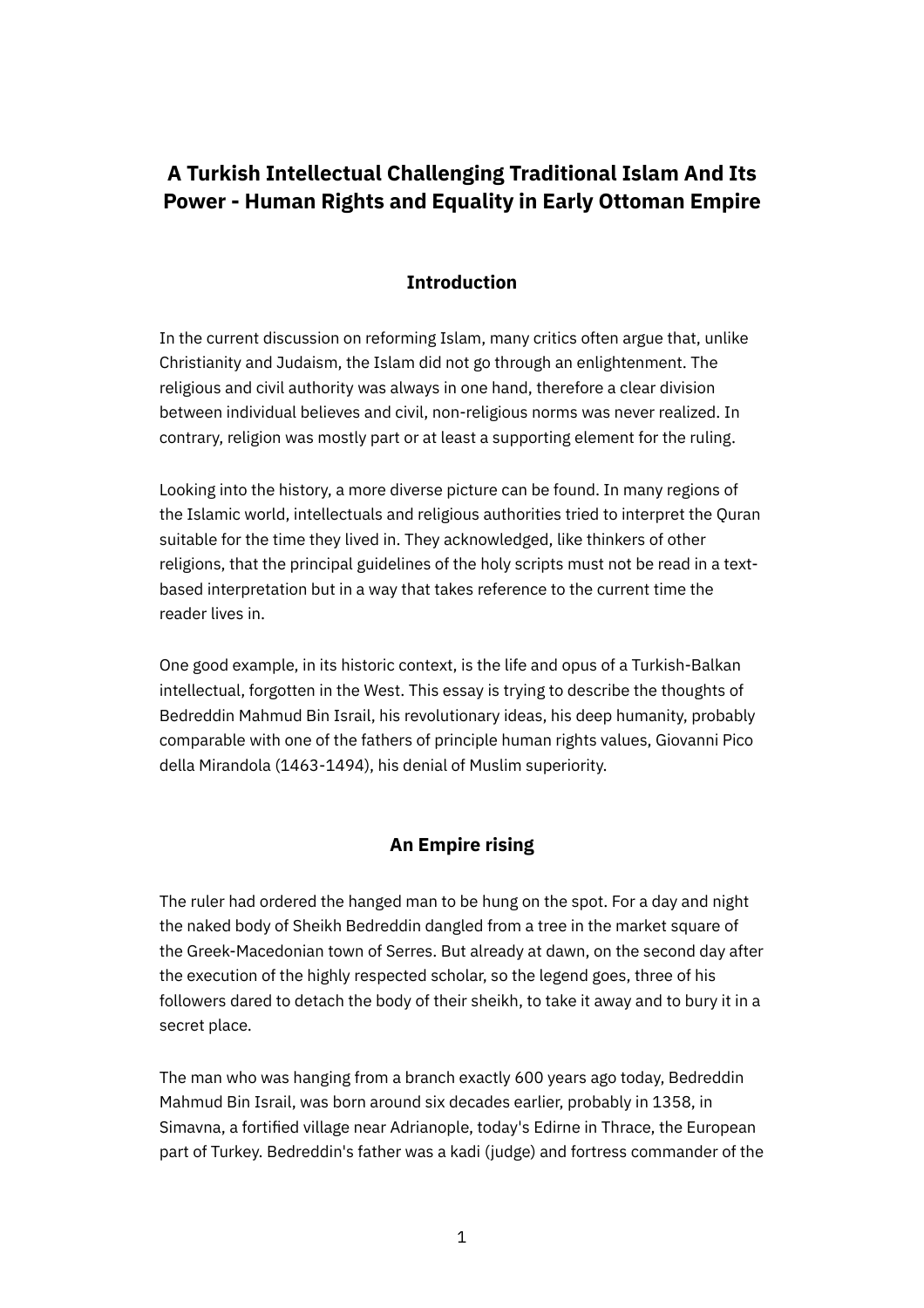town recently conquered by the Ottomans, his mother the daughter of the former Byzantine commander Simavnas, converted to Islam. At that time, the Ottoman Empire had only just begun to gain a foothold in Europe. Only four years before Bedreddin was born, the Turks had succeeded in building a permanent bridgehead on the western coast of the Dardanelles, which opened up great prospects for further conquests.

In the border regions called uç (top), all men and some women were under arms, as they were obliged, among other things, in return for tax breaks, to repel any intruders and to undertake raids in neighboring territories themselves. Bedreddin also apparently came from a family of Ghazis. In the early Ottoman period, this honorary title was allowed to be used by those men who had distinguished themselves on the fringes of the empire as fighters for the cause of God - and the expansion of the rulership.

They fought for an empire whose foundation stone had been laid a generation earlier by Osman I (1258–1326), initially as one regional prince among many. Only 25 years later, his initially rather modest territory in Anatolia had grown threefold. Orhan I (1281–1359) was ruling at the time of Bedreddin's birth. He had inherited the empire from his father - and apparently also his fortune in conquering: He had already largely ousted the Byzantines from Asia Minor and had either already cashed in or at least put in their place, conquered land on the European continent and rival Turkish principalities, so-called Beyliks tripled the Ottoman sphere of influence again.

#### **Cultures and religions meet in Thrace**

The young Bedreddin's world, which was marked by incessant border conflicts, was more multi-ethnic and multi-religious than one might expect: "On the Byzantine side, it was mainly the provincial lords who fought and alongside them the Armenians, Slavs, Franks and, increasingly, Turks," wrote linguist Mesut Keskin in an extensive study on the life and work of Bedreddin. On the Ottoman side, Christian or already Islamized Armenians and Greeks also went into battle. Marriages across denominational boundaries were not uncommon, with women generally adopting the religion of their husbands. The rulers showed how: Byzantine princes took Turkish women and Ottoman women married Greek women.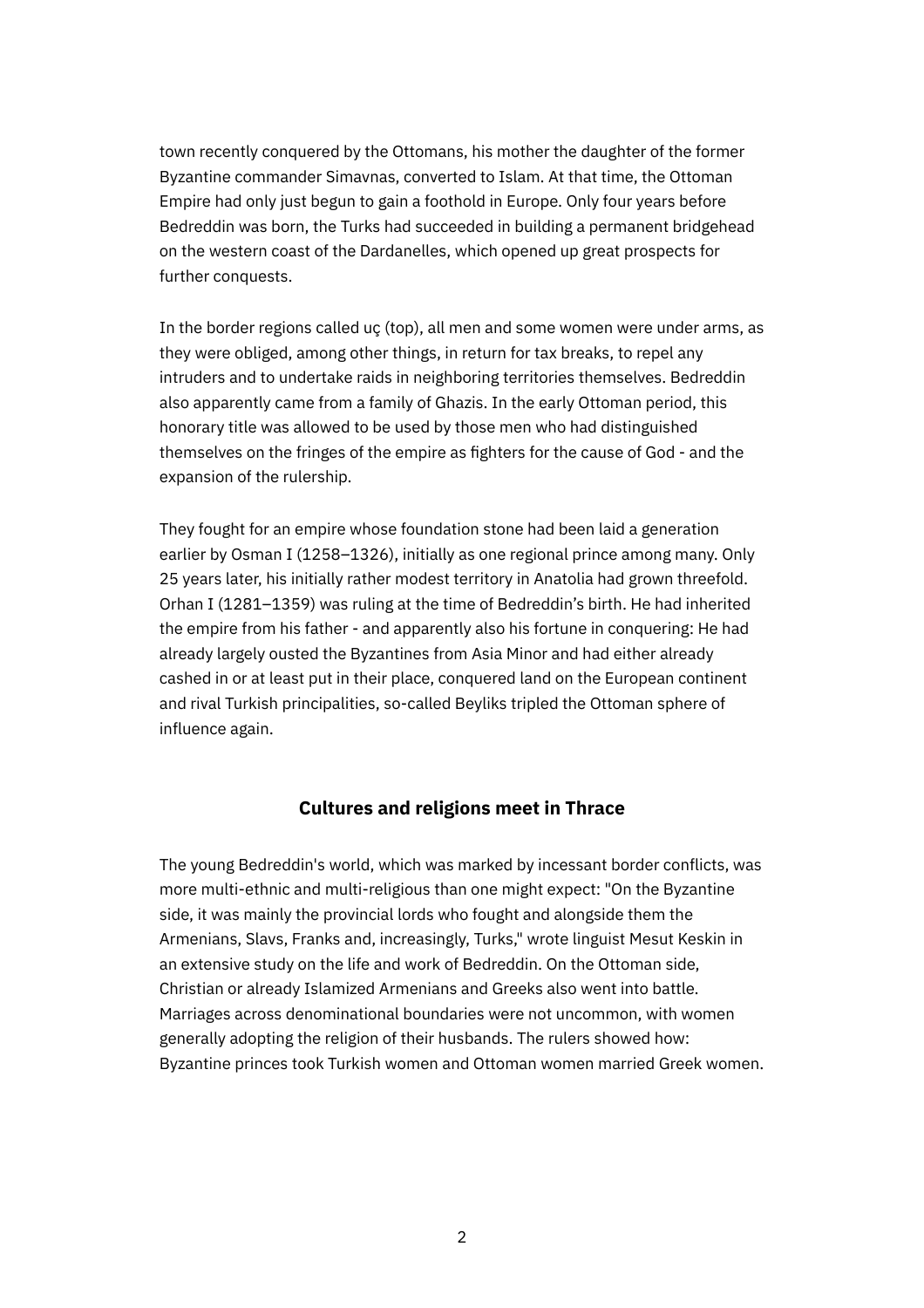The Ottomans started out as rather insignificant regional princes, but through constant successes of conquest their empire grew to an enormous size. At the time of its greatest expansion, it stretched from the Balkans to Persia and North Africa in the south.

For Bedreddin's parents, it turned out early on that her boy was gifted with a special intelligence. In home schooling, the parents laid the foundation for his education. In addition to Arabic, Persian and the languages of the border countries, religious instruction was on the curriculum. Soon, the boy knew the Koran by heart and thus earned the honorary title Hāfiz.

At this point there was nothing to indicate that the clever boy would one day swap his sumptuous palace wardrobe for the simple robe of a dervish and allegedly sunk all his books in the Nile as a sign of his departure from the world. Instead, he said goodbye to his parents and embarked on an excellent, albeit conventional, educational career. Only years later will he return to his homeland - with his own philosophy in his luggage, forming the theoretical framework for a rebellion.

In Bursa, which had only recently become the capital of the Ottoman Empire, he deepened his studies. From there, he moved to Konya, the former capital of the Seljuks, which was considered an Anatolian center of culture and learning, even after the fall of the dynasty.

From here he soon went via Jerusalem to Cairo to al-Azhar, founded in 988, the oldest university in the Islamic world. There, he continued and perfected his extensive studies of theology and law as well as astronomy, mathematics, logic and philosophy.

Apparently, the right people in Cairo soon noticed his comprehensive education, as the Mamluk Sultan Barquq (1339-1399), who resided there, appointed him his son's tutor.

# **In the crisis he turns into a dervish**

The decisive change in the mid-thirties finally took place in the city on the Nile. An unspecified life crisis is said to have caused the son of the judge of Simavna, the nickname Bedreddin's, to take an unusual step: He joined the Sufi order Sheikh Al-Achlātīs (around 1320-1397), who belonged to that kind of dervishes who were not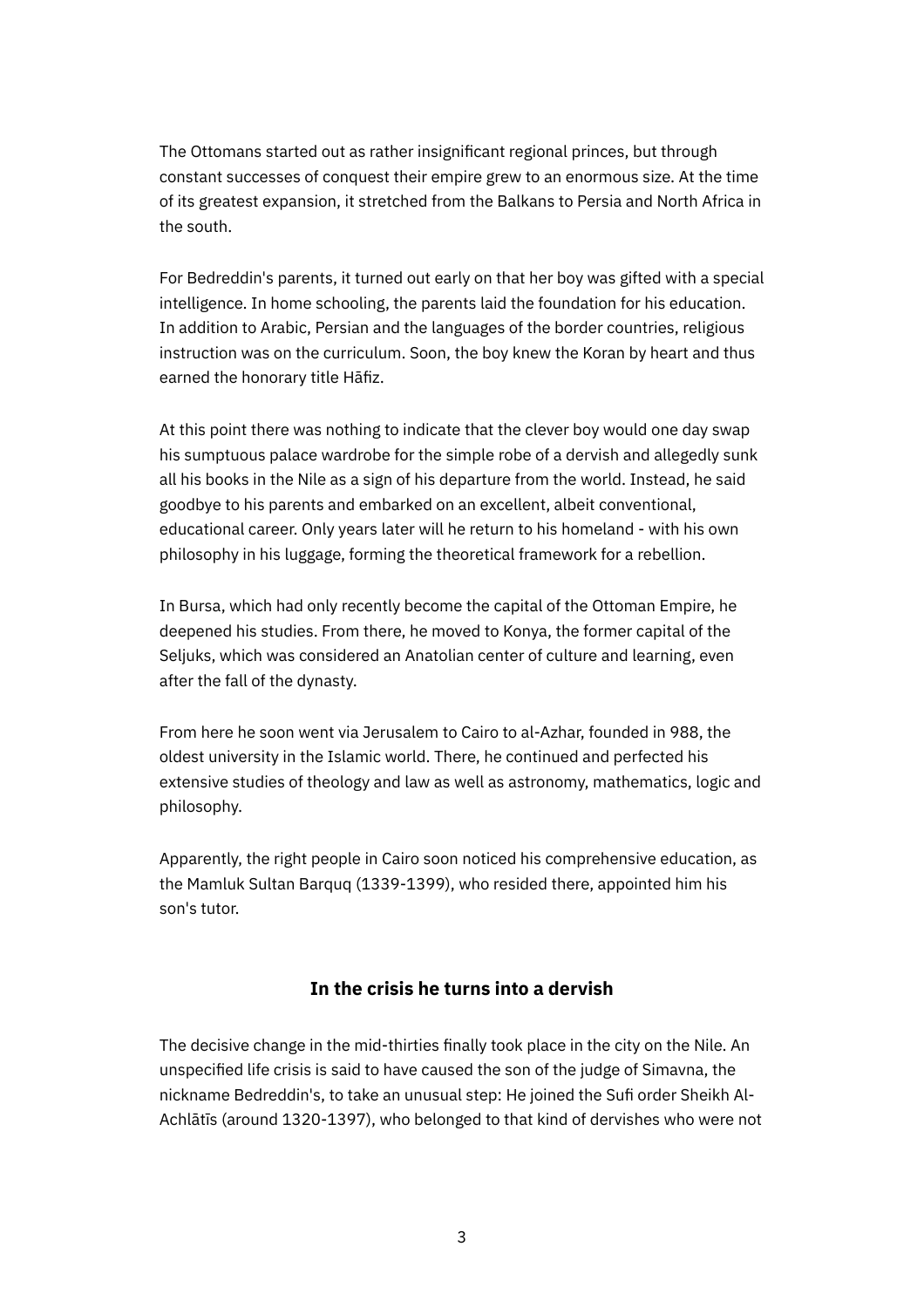so strict about the Islamic rules. He broke with his previous life and made this known externally through the poor man's robe of the dervishes. The books, the source of his learning for years, ended up in the river.

The distinction between scholars and mystics, not only in the Orient and not only at that time, was by far not as easy as one might think. Anyone who dealt with the essence of religion was considered a sage. But this applied to the Muslim judge who interpreted the Sharia as well as to the esoteric who tried to interpret the secret meaning of individual letters and words of the Koran in order to fathom the deeper meaning of God's word.

Unlike most Christians the Bible, believing Muslims regard the Koran as an actual literal revelation from God. Sufis, who, among other things, brooded over the deeper, hidden meaning of the suras, therefore often moved outside the norms and laws of Sunni Islam, to which the Ottomans adhered. Nevertheless, their contemporaries met these "vagabond dervishes who disregard the rules of society", according to Keskin, with appreciation and admiration - and they still do so in many regions of the Muslim world today. In the Ottoman Empire, the dervishes, who had been immigrating from the Persian region for decades, enjoyed a high reputation especially among the common people, and especially in the confessionally and ethnically mixed border countries, but also on the coasts of Asia Minor, where Muslims, Christians and Jews lived side by side.

A major work by the poet Rumi, emerged from a meeting with Bedreddin, the "Diwan-e Schams-e Tabrizi". In it he writes: "I am neither a Christian nor a Jew, not even Parse and Muslim." Rumi also worked in Konya, where Bedreddin would later study.

A single verse from the "Divan" by the great Persian Sufi mystic Maulana Jelaleddin Rumi (1207–1273) gives an impression of how far many Sufis have left the narrow boundaries of the Orthodox religion behind them: "I am neither a Christian nor a Jew, too Parse and Muslim not. "Even today, strictly religious people in the Islamic world venerate Rumi, who showed a certain affinity for Jesus in his writings and advocated tolerance, even towards "idol worshipers", whom he invited to join him. Today, one would say: liberal religious understanding of the dervishes who wandered the coastal areas of Asia Minor made it easier for the Jews and Christians living there who suddenly came under Muslim rule to find their way around the new circumstances.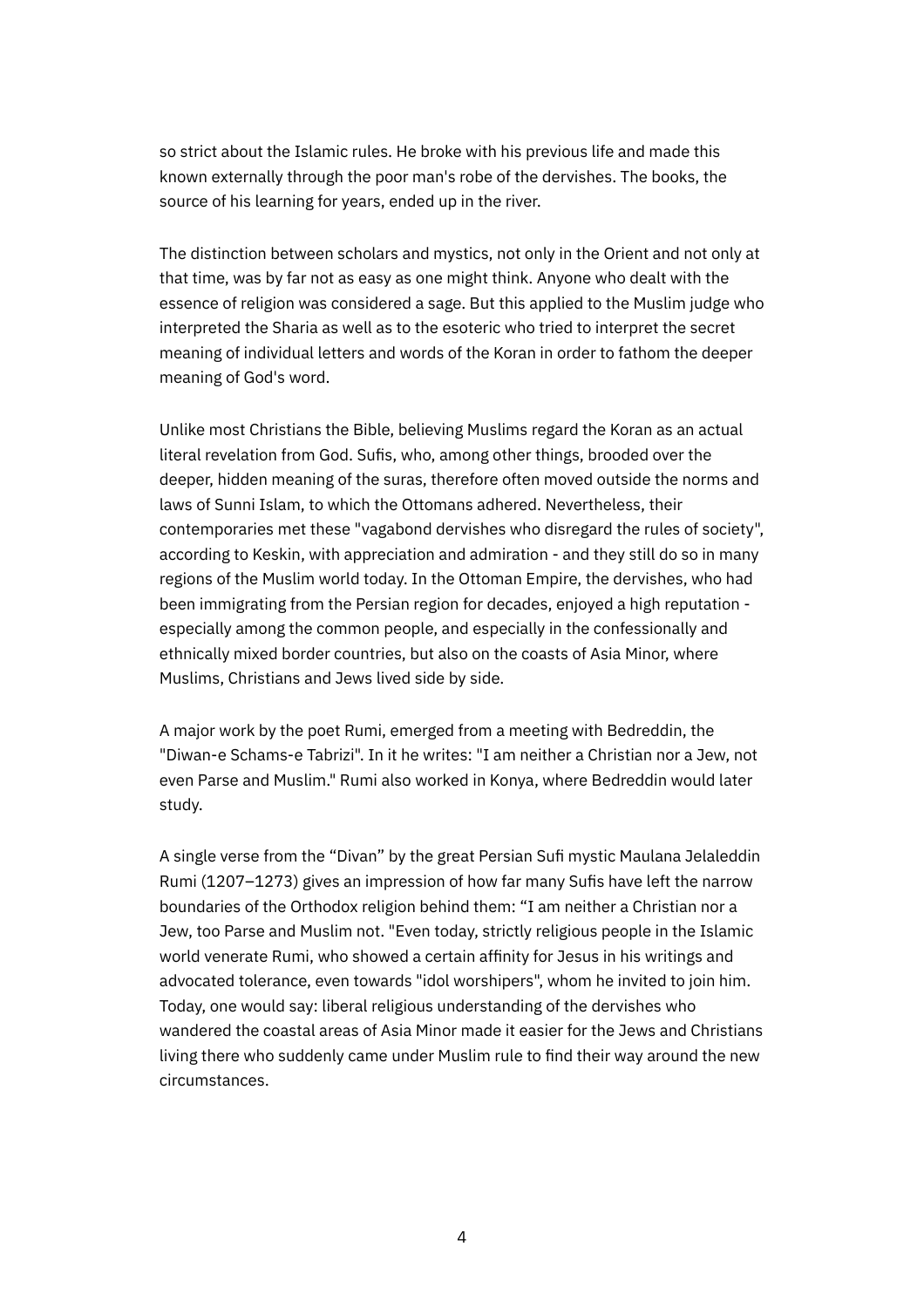# **Bedreddin becomes Sheikh of the Order**

In Cairo, Al-Achlātī's concern about Bedreddin's health appeared to be unfounded. On the contrary. The man from Thrace gained influence among the dervishes and after the death of the founder in 1397 even succeeded him. As sheikh of the Cairo Order, however, he only worked for six months, "because then the dervishes got into an argument with him, since everyone considered themselves more worthy of the successor to Achlati," said his grandson and biographer. The sheikh cleared the field and started the long way home north.

How far he had developed his explosive philosophy at this point and how aggressively he proclaimed it is not known. Halil merely stated that his grandfather had chosen to spread the doctrine of union with God. On the way Bedreddin visited all important cities such as Jerusalem, Damascus, Aleppo or Konya, gave sermons and won followers.

"If every single [being] said 'I am God', that would correspond to the truth" (Sheikh Bedreddin)

In Western Anatolia, two men became his murīds (followers) who were to remain with him to the bitter end: Börklüce Mustafa and Torlak Kemal: Börklüce Mustafa possibly came from the Aegean island of Samos, so it could have been a converted Greek. The Ottoman chronicles indicate that he was very kind to Christians. He is said to have preached that any Muslim should treat the followers of Jesus with respect. The sources say that Torlak Kemal was born a Jew, converted to Islam.

At the time of Bedreddin's return to Edirne, Sultan Bayezid I (1360-1403) ruled the empire, the great-grandson of Osman, the founder of the dynasty. He had already earned the nickname Yıldırım (lightning) through a series of campaigns that were as rapid as successful. Immediately after taking office in 1389, he had subjugated some of the newly strengthened Turkish principalities. In the Battle of Nicopolis in Bulgaria in 1396, he defeated a force of Hungarian and French crusaders that had been expressly raised against the Turkish threat. When he conquered the mighty Beylik of the Karaman in southeastern Anatolia the following year, Bayezid ruled an empire that stretched from the Danube to the Kızılırmak River (the ancient Halys), from the Hungarian to the Armenian border.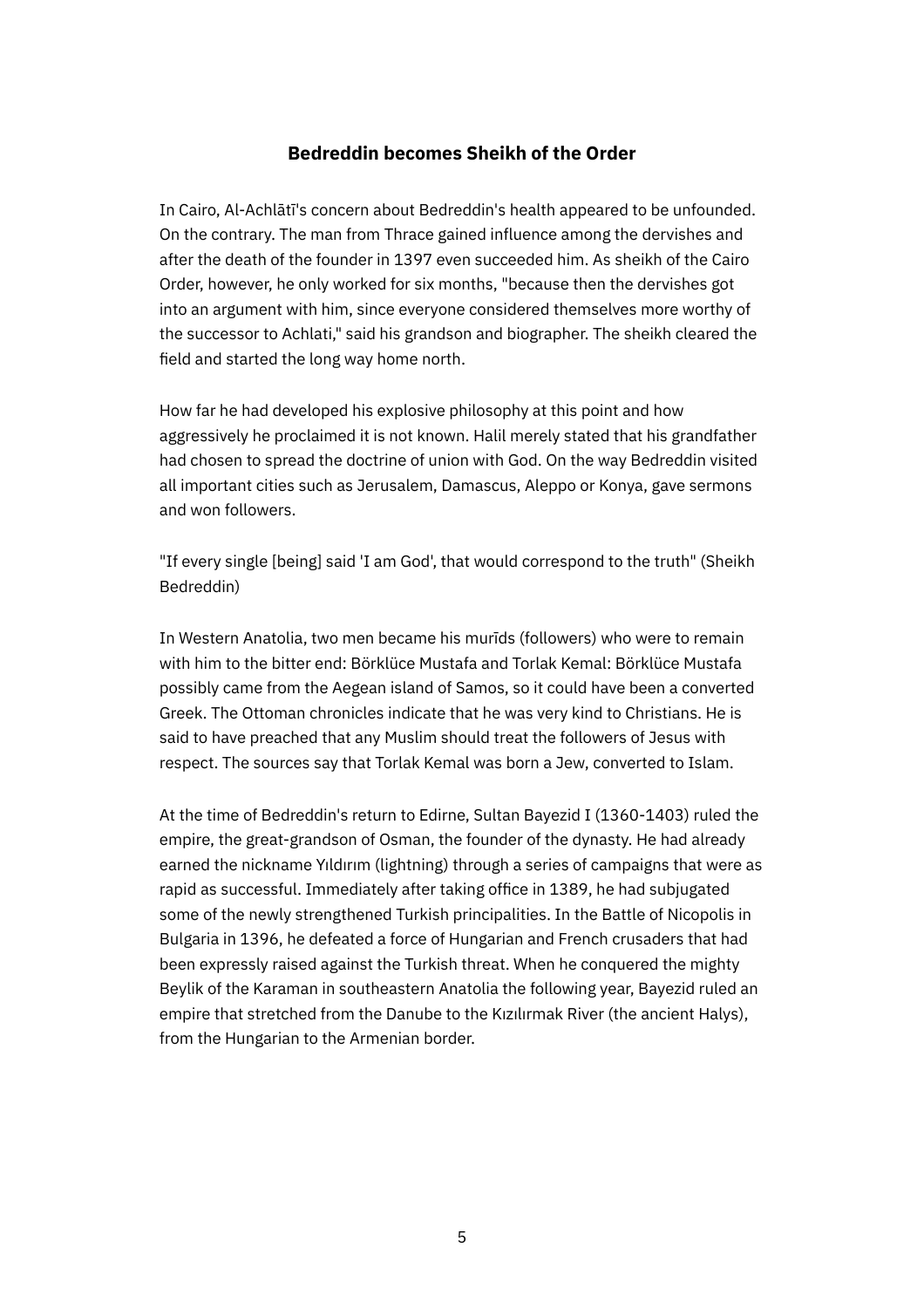# **A Mongolian general wrestles the Ottomans**

The old Byzantine Empire, on the other hand - for centuries the region's greatest power factor - had already shrunk to the city of Constantinople and its hinterland together with a few narrow stretches of land in Greece. It only seemed a matter of time before the Sultan would also incorporate these areas.

But then Timur arrived on the scene. On July 20, 1402 Bayezid's army was defeated by the Turkomongolian force Timur Lenk (1336-1405) in the nearly 20 hour battle near Ankara. The sultan himself was taken prisoner, in which he died the following year - possibly by his own hand. The military leader from the Far East was never interested in ruling over Anatolia. He only wanted to put an end to the constant raids and conquests of the Ottomans on the border of his vast empire. Rather, it was a matter close to the heart of the almost 70-year-old Mongolian ruler to complete his warlike work and finally take China, whose vassal he still was pro forma, despite all his conquests. So he turned again to the east and left Asia Minor to its fate.

His wars earned the Ottoman Sultan Bayezid I the nickname "lightning". But the sultan lost against the Mongol ruler Timur. The Ottoman Empire almost came to an end.

There, three years later, the news of the death of the great general was heard with relief. Timur died in February 1405 on the campaign against China, incidentally, before he and his troops had even reached the borders of the Ming Dynasty. Now that the Mongolian threat had been averted for the time being, the Ottomans set about rebuilding their almost crumbled empire - albeit in a rather confused manner. Four of Bayezid's sons fought for the throne in a ten-year civil war.

# **Bedreddin continues to climb the corporate ladder**

In Edirne, where Bedreddin had settled in the meantime, Musa Çelebi conquered power in 1410, who was captured together with his father after the battle of Ankara, but had since been released again. As a sultan in the European part of the empire, he appointed Sheikh Bedreddin as Kadıasker, the highest army judge, which roughly corresponded to the post of Minister of Justice with far-reaching powers.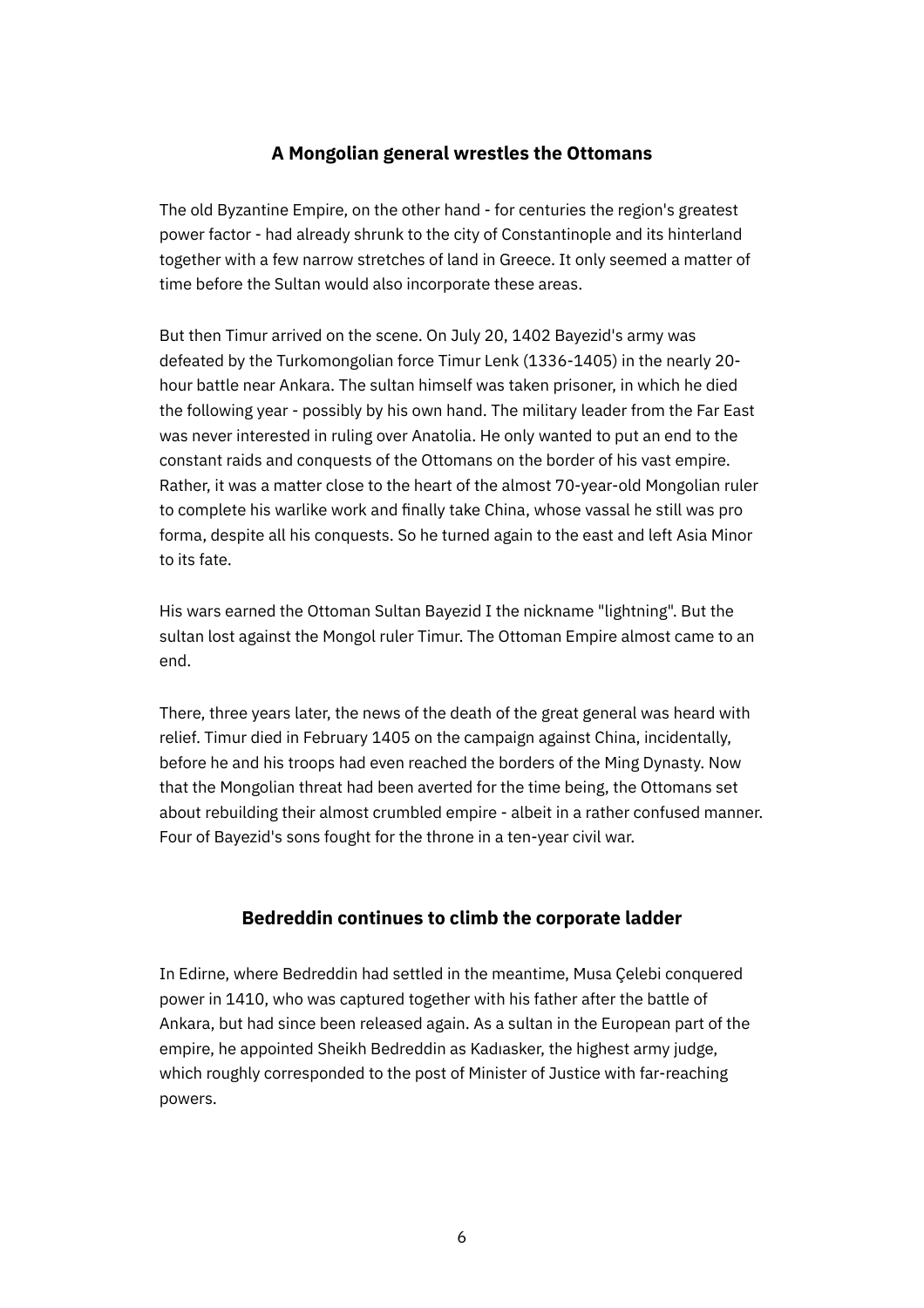Three years later, Musa was overthrown and killed by his brother Mehmet, who thereby also eliminated his last rival for the throne. The new sultan, now the sole ruler of the largely restored empire, had the majority of his brother's followers executed. But he granted Bedreddin a pension for his services to the state and his reputation and banished him to the Asian part of the empire to Iznik, the ancient Nicaea, not far from the capital Bursa. There, the Sheikh devoted himself mainly to writing down his teachings. He had written several works before, including a legal one during his time as a kadıasker, in which he emphasized the need for independent courts. But now his main philosophical work "Varidat" (Insights or Inspirations) was written, in which he put his convictions on religious and social issues on paper.

The book, which gives the impression of being made up of the Sheikh's sermons, begins with a surprise: "Know and do not doubt: Paradise, the Huri, the trees, the fruits, the rivers, the torment, the purgatory, which was written in the books and going from mouth to mouth, has a different meaning than the obvious one." According to Bedreddin, heaven and hell do not exist as they are described in the Koran. Rather, everything good and beautiful in life is paradise, everything bad and ugly is hell. In general, the statements of the scriptures should not be taken literally. The world was not created in six days - and it will not end with a judgment day. The secret sayings of the divine revelations could only be understood when people were ready for them.

# **An explosive social force behind Bedreddin's theses**

At the same time, this means that all statements in the Koran - for orthodox believers, after all, God's word - may and should be interpreted and indeed must. Bedreddin even rejected belief in the resurrection and the afterlife, the foundations of the Islamic religion. When the soul is absorbed in union with God, the body is meaningless. The one be in all, and all be in the one, that is, in God's absoluteness. Therefore all beings are basically the same. "If each and every one of them said 'I am God', that would correspond to the truth, since all beings come from God." In the light of this theology, whether someone is a Muslim, a Jew or a Christian, becomes simply meaningless.

The conclusions for society he drew from it were far more threatening. The Ottoman establishment, from the clergy to the military and civil servants to the sultan himself, could see this as an attack on their own rank and status. According to the Sheikh, all human beings are created equal from birth. Hence, it is contrary to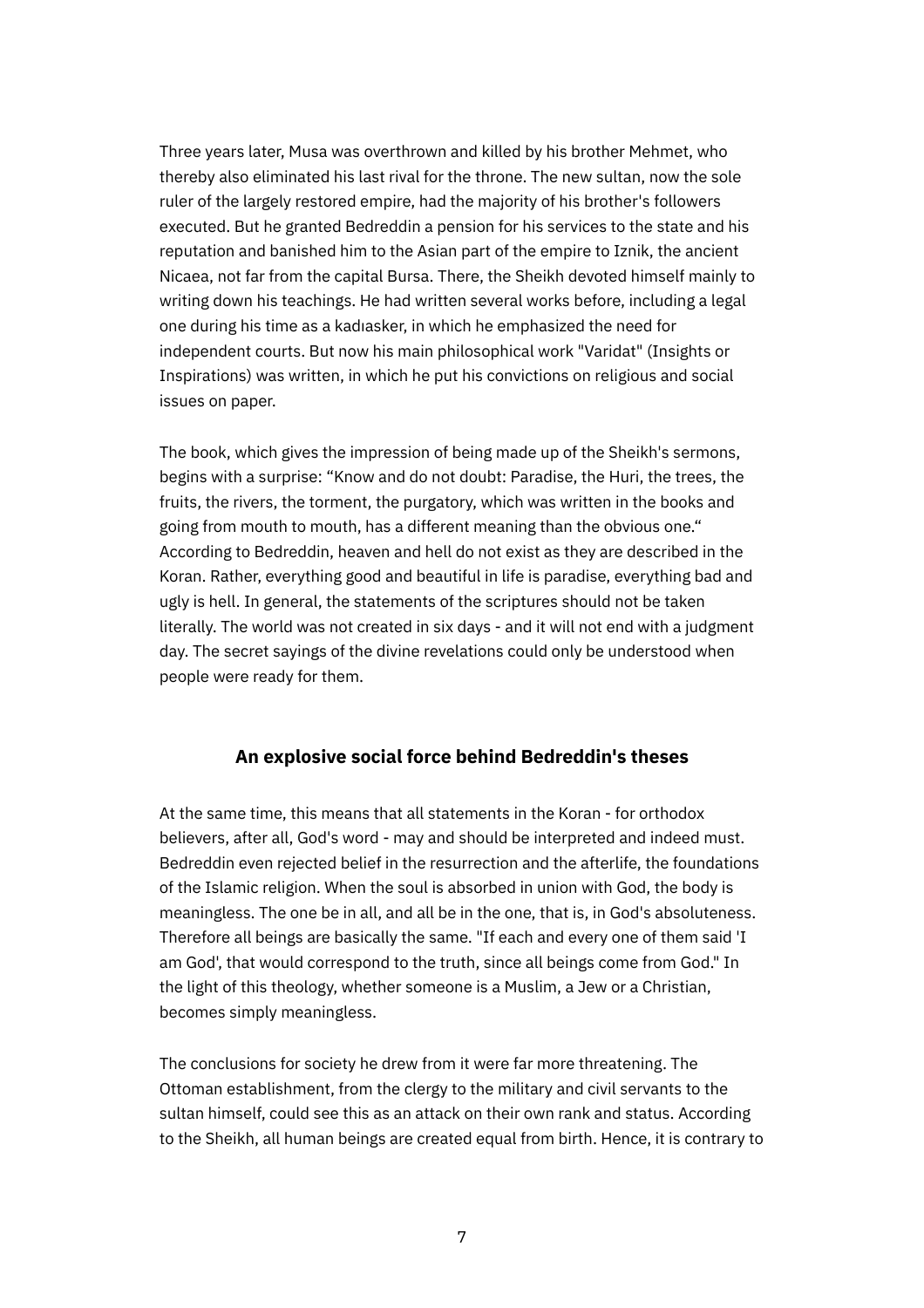divine wisdom that some indulge in wealth while others suffer from hunger. This is about changing in accordance with God's will. In a society completely shattered and impoverished by Timur's campaign and the civil war that followed, such words were naturally heard. And apparently the Sheikh did not stop at theorizing, but sent messages and appeals to his followers in the provinces.

# **The uprising against the mighty begins**

Only the Greek Johannes Dukas, who lived around 1450 as scribe for the Genoese Podestàs (governor) in what is now Foça near Izmir, wrote largely without taking sides about the events of 1416 the villages on the mountainous west coast of Asia Minor began to make subversive speeches. "He preached voluntary poverty to the Turks and taught that, apart from women, everything had to be common property, such as food, clothing, cattle and farm implements."

The "ordinary farmer" was Bedreddin's follower Börklüce Mustafa, who preached community of property on the Karaburun peninsula in the east of Izmir and quickly rallied a rebel army of up to 10,000 Muslims, Christians and Jews. At the same time, Torlak Kemal also gathered thousands of insurgents near the small town of Manisa, west of Izmir. The rebels propagated that Bedreddin was the expected Mahdi who would eliminate injustice in the world, and rose to the overthrow of the ruling order.

Apparently Mehmet I did not take any of this very seriously. Insubordinate regional princes who refused to submit to Ottoman rule were already taking up enough time. But after two punitive expeditions against the rebels failed, the empire struck back with all its power. The rebels had no chance against the sultan's concentrated military power. Those who did not die in battle were then slaughtered, Börklüce Mustafa first nailed to the cross, then quartered, and Torlak Kemal hung up.

Bedreddin himself had meanwhile fled Iznik and escaped across the Black Sea to the Balkans. There, the 62-year-old made one last attempt at rebellion himself, but was betrayed and handed over to the Sultan. He brought him to Serres' court. Curiously, the sheikh was not condemned because of his deviant beliefs, but expressly because of the rebellion against the ruler. For Bedreddin, who on December 18, 1420, after a short trial, was tied naked to a tree in the town's marketplace, this made no difference.